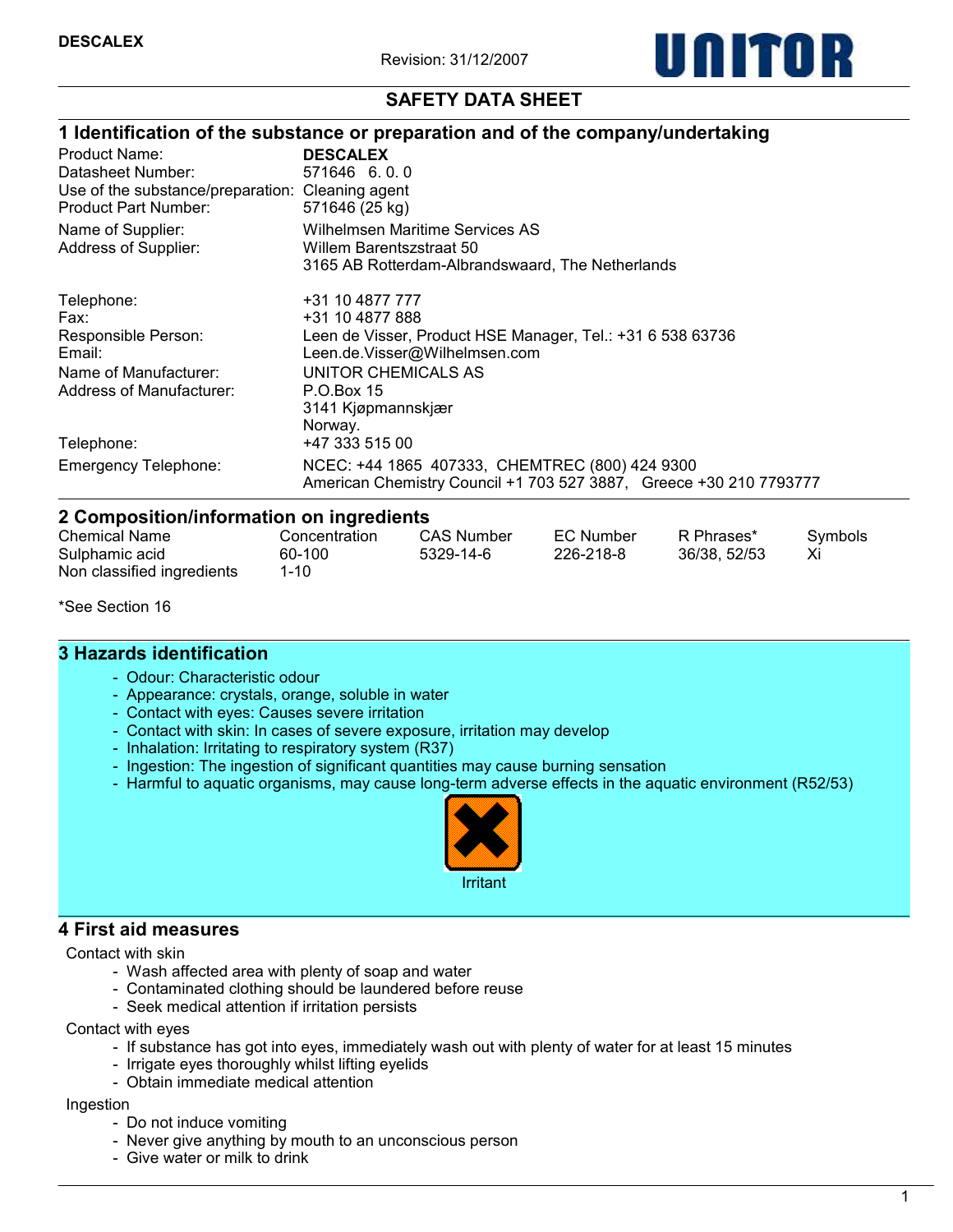# 4 First aid measures (....)

- Obtain immediate medical attention

### Inhalation

- Inhalation is unlikely to occur
- Remove patient to fresh air
- When in doubt or symptoms persist, seek medical attention

General

- In case of accident or if you feel unwell, seek medical advice immediately (show the label where possible) (S45)

# 5 Fire-fighting measures

- Non-combustible solid
- Smoke from fires is irritating
- Not flammable. In case of fire use extinguishing media appropriate to surrounding conditions
- Prevent run off water from entering drains if possible

### 6 Accidental release measures

Personal Precautions

- Wear protective clothing as per section 8

Environmental Precautions

- Do not allow to enter public sewers and watercourses

Clean Up Actions

- Sweep or shovel-up spillage and remove to a safe place
- Wash spill site with water and detergent

Special Precautions

- Wear protective clothing as per section 8

# 7 Handling and storage

#### Handling

- Wear protective clothing as per section 8
- In use, may form flammable/explosive vapour-air mixture (R18)
- Ensure adequate ventilation
- Avoid contact with skin and eyes (S24/25)
- Eyewash bottles should be available

Storage

- Keep only in the original container in a cool, well ventilated place (S3/9/49)
- Keep in acid store

# 8 Exposure controls and personal protection

Exposure Limits

- There are no recommended or established controls for this product

Exposure controls

- No special precautions are required for this product

Occupational exposure controls

- Wear suitable protective clothing, including eye/face protection and gloves (plastic or rubber are recommended)
- Wear suitable dustmask e.g.to BS 2091









# 9 Physical and chemical properties

- Odour: Characteristic odour
- Appearance: crystals, orange, soluble in water
- pH 1 at 10 % concentration
- Boiling point not applicable
- Vapour pressure not known
- Melting point 205 °C at 760 mm /Hg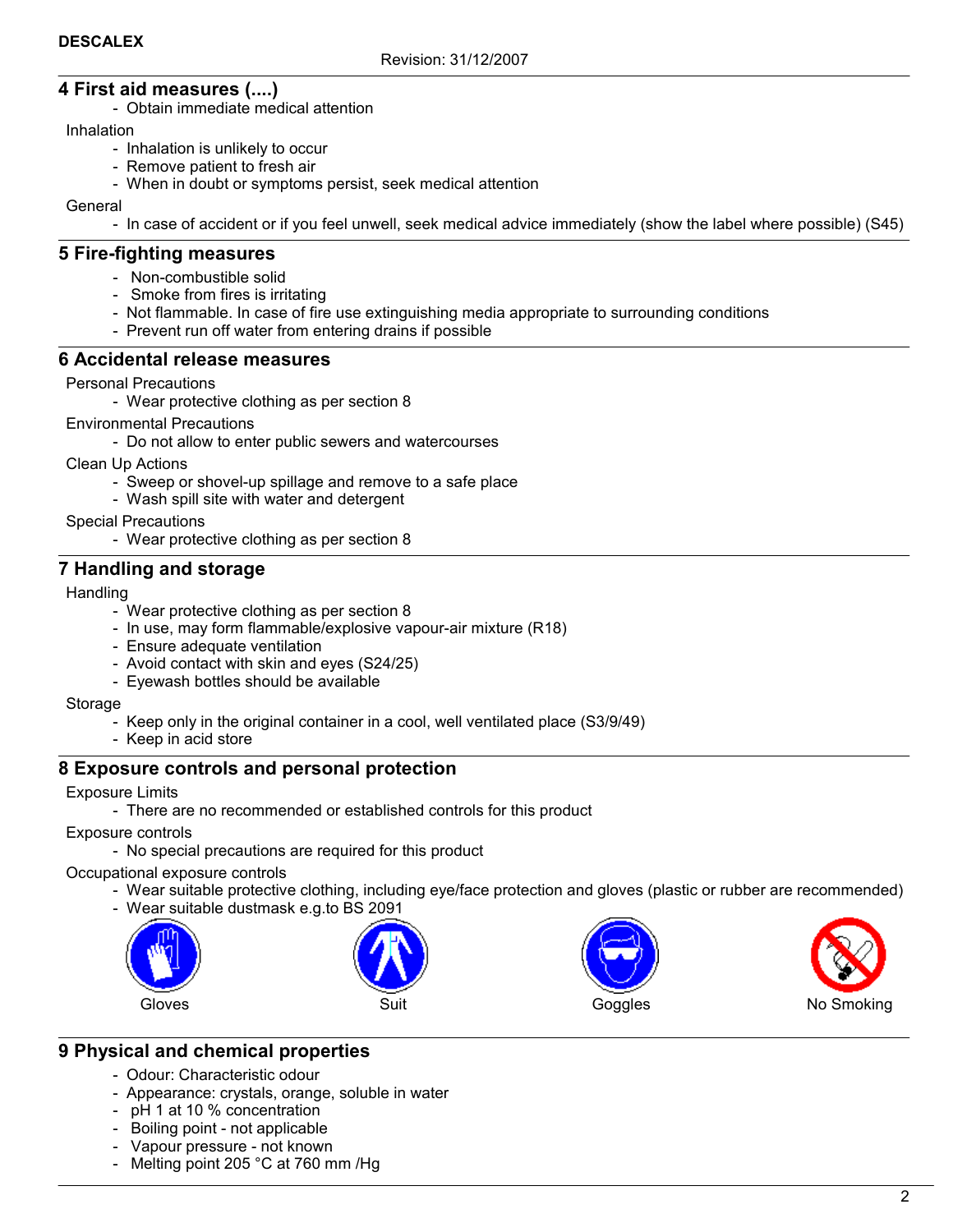# 9 Physical and chemical properties (....)

- Water solubility  $\sim$  200 g/l
- Density 1200 kg/m3
- Non-combustible solid

## 10 Stability and reactivity

- This article is considered stable under normal conditions, In use, may form flammable/explosive vapour-air mixture (R18), Reaction products may include hydrogen

- Avoid overheating
- Incompatible with alkalis (strong bases)
- Contact with nitrite (e.g. Dieselguard NB, Rocor NB Liquid) liberates toxic gas.

# 11 Toxicological information

Toxicological information

- LD50 (oral,rat) 3160 mg/kg

Inhalation

- May cause severe irritation
- May cause shortness of breath

Contact with skin

- May cause irritation

Contact with eyes

- Causes severe irritation

Ingestion

- The ingestion of significant quantities may cause burning sensation

**Carcinogenicity** 

- No evidence of carcinogenic effects

# 12 Ecological information

**Ecotoxicity** 

- Harmful to aquatic organisms, may cause long-term adverse effects in the aquatic environment (R52/53) **Mobility** 

- Completely soluble in water

Persistence and Biodegradability

- Most components in this product are not readily biodegradable.

Bioaccumulation Potential

- Bioaccumulation of the components in this product is insignificant.

Other Adverse Effects

- No environmental problems are expected when the product is used / handled correctly.

In its intended use, the product will not be released into the environment.

# 13 Disposal considerations

Classification

- EU Waste class: 06.01
- This material and/or its container must be disposed of as hazardous waste

Disposal considerations

- Do not discharge into drains or the environment, dispose to an authorised waste collection point
- Disposal should be in accordance with local, state or national legislation

# 14 Transport information



**Corrosive** 

Proper Shipping Name: Sulphamic acid, mixture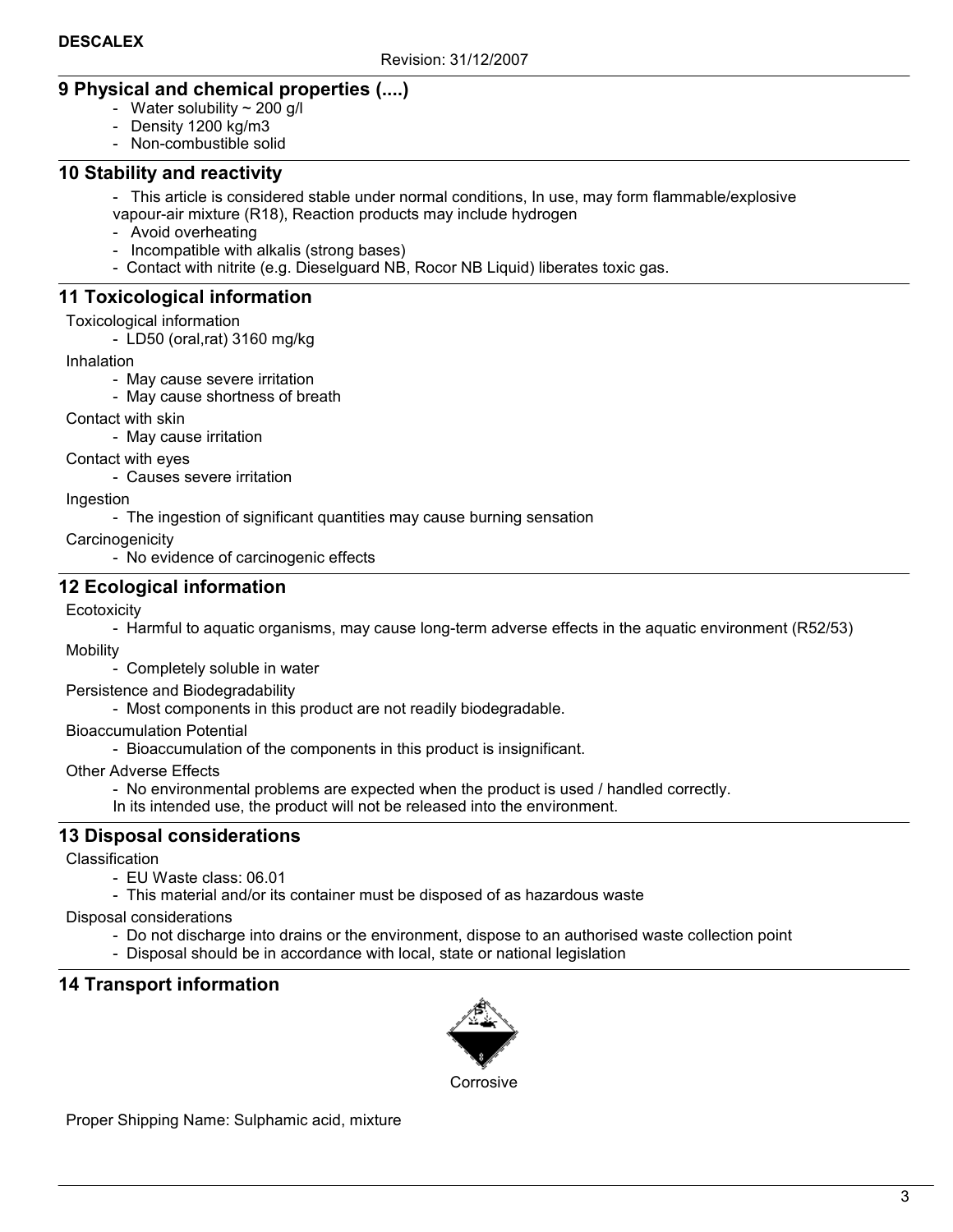|                                            | 4 Transport information ()                       |          |                                           |                |  |  |
|--------------------------------------------|--------------------------------------------------|----------|-------------------------------------------|----------------|--|--|
|                                            | UN                                               |          |                                           |                |  |  |
|                                            | Proper Shipping Name:<br>UN No.                  | 2967     | Sulphamic acid, mixture                   |                |  |  |
|                                            | Hazard Class:                                    | 8        | Packing Group:                            | Ш              |  |  |
|                                            | Road/Rail (ADR/RID)                              |          |                                           |                |  |  |
|                                            | Proper Shipping Name:<br>ADR UN No.:             | 2967     | Sulphamic acid, mixture                   |                |  |  |
|                                            | <b>ADR Hazard Class:</b>                         | 8        | Tremcard:                                 | 80GC2-III      |  |  |
|                                            | Sea (IMDG)                                       |          |                                           |                |  |  |
|                                            | Proper Shipping Name:<br>IMDG UN No.:            | 2967     | Sulphamic acid, mixture                   |                |  |  |
|                                            | IMDG Hazard Class.:                              | 8        | IMDG Pack Group.:                         | Ш              |  |  |
|                                            | <b>IMDG EmS:</b>                                 | F-A, S-B | IMDG subrisk:                             | N/A            |  |  |
|                                            | <b>IMDG Labels:</b>                              | 8        | IMDG Flashpoint:                          | N/A            |  |  |
|                                            | Air (ICAO/IATA)                                  |          |                                           |                |  |  |
|                                            | Proper Shipping Name:<br>ICAO Un No.:            | 2967     | Sulphamic acid, mixture                   |                |  |  |
|                                            | ICAO Hazard Class.:                              | 8        | ICAO Packing Group.:                      | Ш              |  |  |
|                                            | ICAO subrisk:                                    | N/A      | ICAO Labels:                              | 8              |  |  |
|                                            | ICAO Flashpoint:                                 | N/A      |                                           |                |  |  |
| DOT / CFR (US Department of Transportation |                                                  |          |                                           |                |  |  |
|                                            | DOT Proper Shipping Name:<br>Hazardous Material: |          | Sulphamic acid, mixture<br>Sulphamic acid |                |  |  |
|                                            | Hazard Class:                                    | 8        | Identification Number:                    | <b>UN 2967</b> |  |  |
|                                            | Product RQ (lbs):                                | N/E      | DOT subrisk:                              | N/A            |  |  |
|                                            | DOT Labels:                                      | 8        | DOT Flashpoint:                           | N/A            |  |  |

### 15 Regulatory information



#### Risk Phrases

- Irritating to eyes and skin (R36/38)
- Harmful to aquatic organisms, may cause long-term adverse effects in the aquatic environment (R52/53)

Safety Phrases

- In case of contact with eyes, rinse immediately with plenty of water and seek medical advice (S26)
- After contact with skin, wash immediately with plenty of soap and water (S28)
- Wear suitable gloves and eye/face protection (S37/39)
- Avoid release to the environment. Refer to special instructions/Safety data sheets (S61)

# 16 Other information

Text of R and S phrase codes used in this safety data sheet:- R36/38: Irritating to eyes and skin; R52/53: Harmful to aquatic organisms, may cause long-term adverse effects in the aquatic environment.

The information provided about the product on this Safety Data Sheet has been compiled from knowledge of the individual constituents

The data given here is based on current knowledge and experience. This Safety Data Sheet describes the product in terms of safety requirements and does not signify any warranty with regard to the product's properties The data given here only applies when product used for proper application(s). The product is not sold as suitable for other applications - usage in such may cause risks not mentioned in this sheet. Do not use for other application(s) without seeking advice from manufacturer

This Safety Data Sheet is provided in compliance with The Dangerous Substances Directive (67/548/EEC) This Safety Data Sheet is provided in compliance with The Dangerous Preparations Directive (88/379/EEC) This Safety Data Sheet is provided in compliance with The Safety Data Sheets Directive (2001/58EC)

Composition information in accordance with Regulation (EC) No 648/2004 of the European Parliament and of the